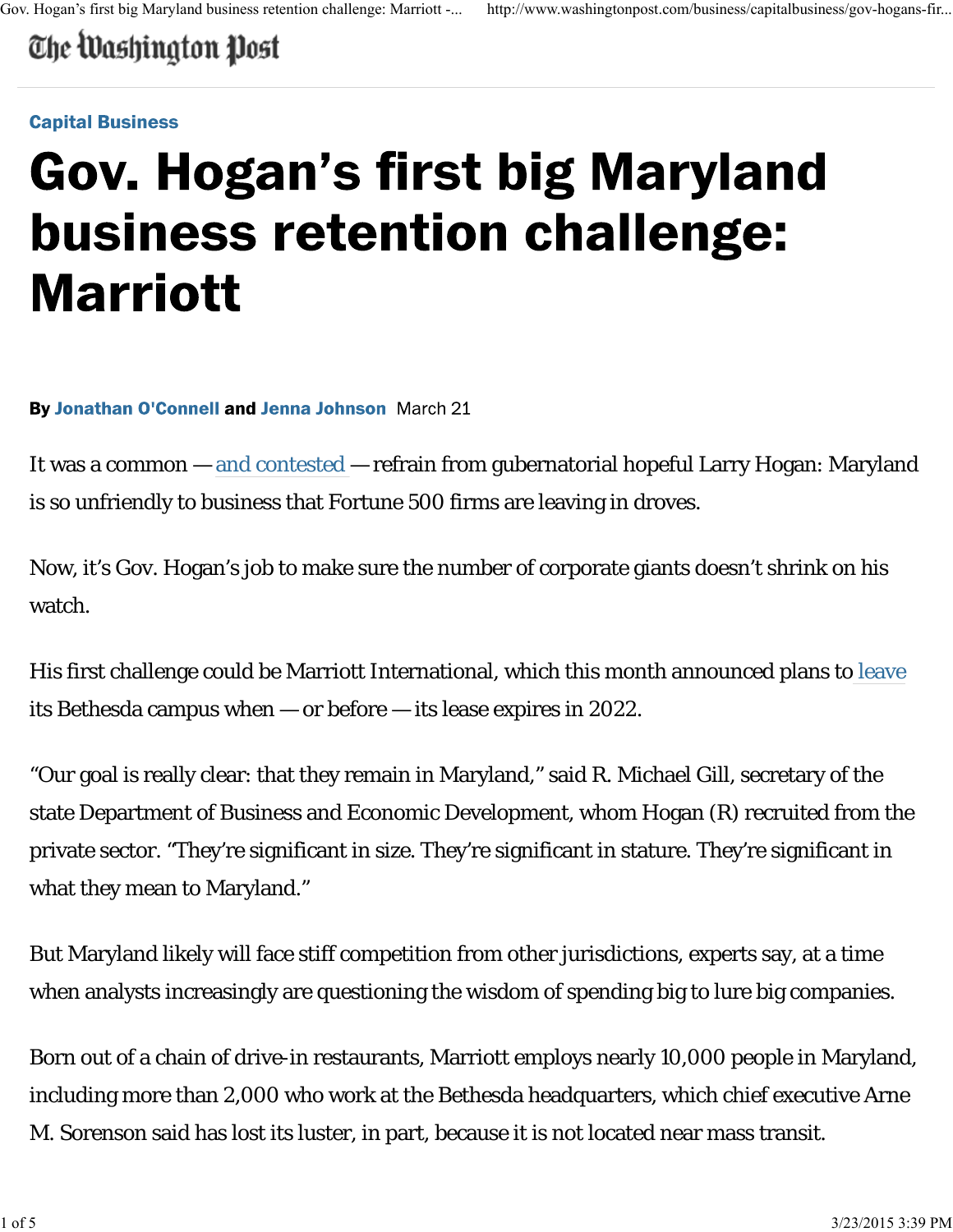In 2014, the company declared \$753 million in profit on \$13.8 billion in revenue.

Given the cluster of experienced hospitality workers in the area, Sorenson said, it is unlikely the company will move out of the Washington area. But Marriott is only a few miles away from a state run by another business-savvy governor touting his negotiating bona fides, Virginia's Terry McAuliffe (D). Sandwiched between them is the nation's capital, which has seen a huge influx of young people in recent years drawn by jobs and the ease of commuting to them.

In addition, it's likely leaders of other states have already begun calling.

"Marriott will be deluged by offers and visits from governors, and it would be malfeasance by Marriott to not at least listen to those offers," said John Boyd, a New Jersey relocation consultant who has advised companies including PepsiCo and Dell.

"Every state and every city in the country wants to attract a corporate headquarters, not just for the jobs but for the panache and the branding value."

By disclosing the company's plans now, Sorenson, the first non-Marriott family member to run the company, may have put himself in the driver's seat in terms of negotiating tax breaks or other incentives.

He also has begun the discussion when his business is humming; since he took over three years ago, the stock has more than doubled and the company should have more than 1 million rooms open or under construction by later this year.

"Every state really has a profile of what they're willing to do in terms of incentives," said Meredith LaPier, an executive vice president at the real estate services firm CBRE who represented Northrop Grumman when it decided to relocate to Fairfax from California. "You want to start that discussion early . . . because you are leveraging your negotiating power."

Leaders of Maryland's legislature commissioned a study of the state's business climate last year, even as candidate Hogan was decrying it on the campaign trail. The commission, led by former Lockheed Martin chief Norman R. Augustine, found room for improvement, including making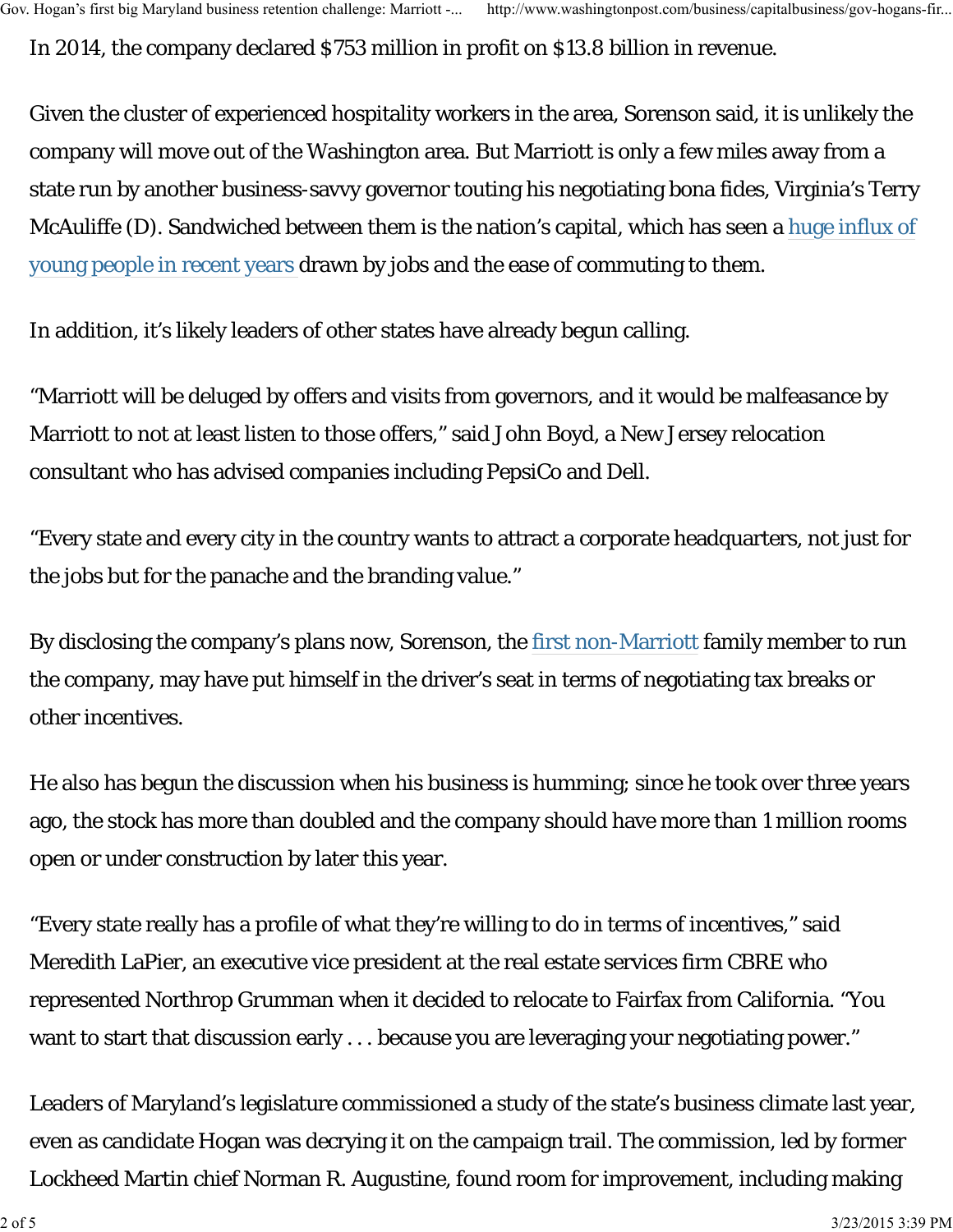the state's regulatory process more predictable and easier to navigate, as well as investing in public transportation.

The commission pointed out that Maryland has a higher corporate tax rate than neighboring states; it will review the state's tax structure in a second report later this year. And it identified three ways to grow private-sector jobs: support existing companies, encourage the creation of new companies and lure businesses from elsewhere.

Gill agreed that attracting and retaining major companies costs money. "If you want to be a player and if you want to compete for opportunities, you have to have an incentive strategy," he said in January.

Gill said he will meet with Marriott officials in the coming months to figure out what they desire in a future location and what Maryland can provide.

This isn't the first time that the hospitality giant has prompted a bidding war. In the late 1990s, the company flirted with a move to Northern Virginia before landing more than \$50 million in incentives from Maryland and Montgomery County in exchange for staying put.

But since then, there is an increasing level of criticism from academics and advocates arguing that there are better ways to grow regional economies than by offering large subsidies to single companies.

"The smartest places are trying to get away from relocation gambits and mainly selling themselves on the basis of what is critical to the company, which here, I think, is access to Metro for millennials and the workforce that Marriott needs," said Mark Muro, a senior fellow at the Brookings Institution, a Washington think tank.

Augustine's commission warned that poaching companies from other states requires "participating in highly competitive bidding processes that too often benefit none other than the owners of the business being sought."

"Although there will be circumstances that warrant entering such 'zero-sum' contests . . . this is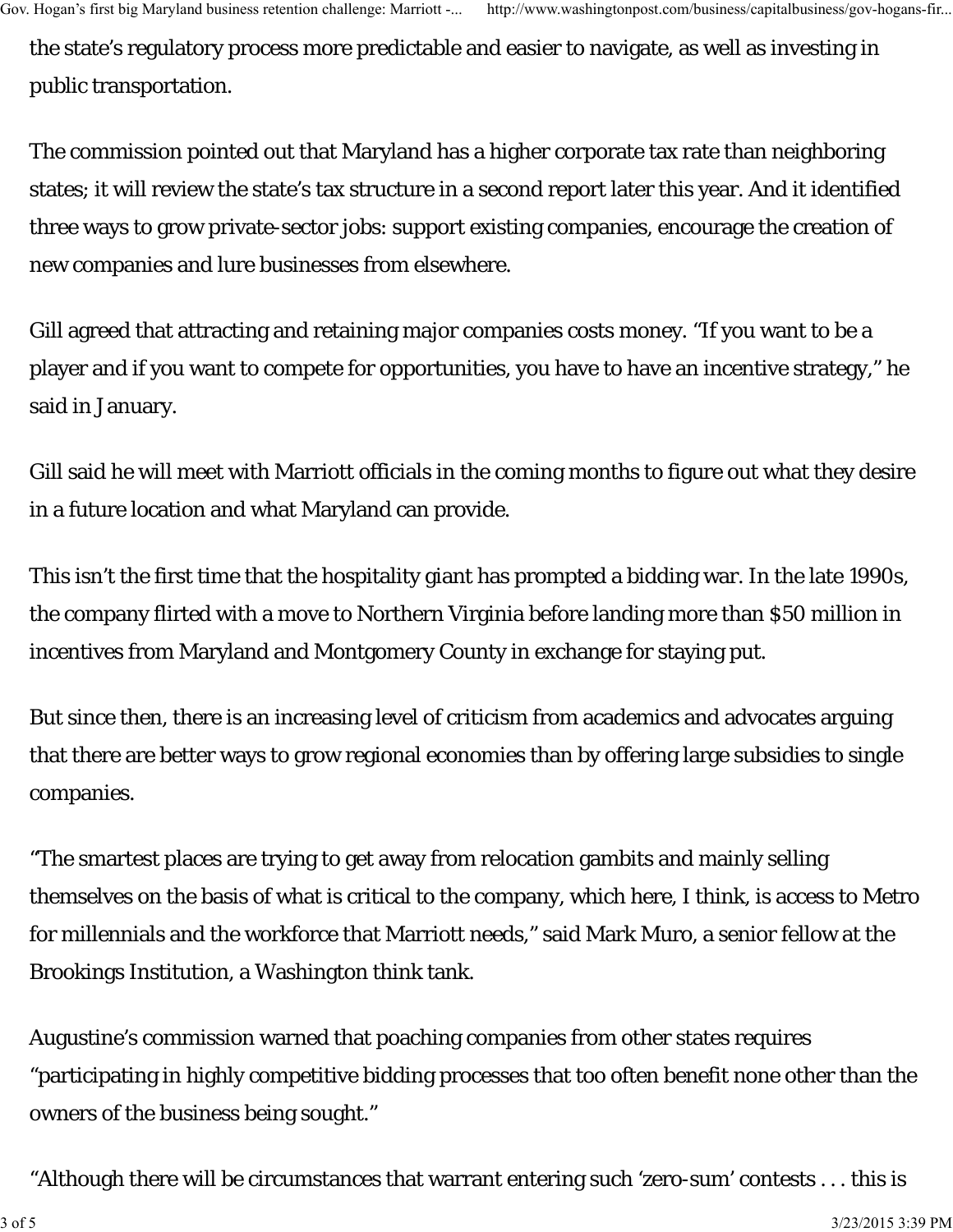the least attractive of the three options and should be embraced only on a highly selective basis," the commission wrote.

When a state ponies up major incentives, the other taxpayers essentially end up floating the company's way, said Greg LeRoy, executive director of Washington-based corporate accountability advocacy group Good Jobs First.

"If Marriott is paid to stay and the tax rates remain what they are, everyone's taxes will have to go up, effectively," he said.

Muro said elected leaders in other regions — Denver is one example — have begun coordinating their efforts to avoid being pitted against one another and working to improve their overall business climate by helping small firms grow and creating neighborhoods that attract talented workers.

It would be great, he said, to see Maryland, Virginia and the District collectively agree to just compete on the merits of their jurisdictions, rather than on the size of the checks they would write. But he isn't holding his breath.

## Advertisement

"In private, I think there is a great desire to swear off the relocation subsidy," he said. "but I think it's very hard in the public space to take oneself out of these competitions."

As the battle plays out, there continues to be debate over how many Fortune 500 companies Maryland has actually lost in recent years — though there is no doubt the state lags behind Virginia, which has 23.

In 2006, there were five Fortune 500 companies headquartered in Maryland. Three — Black & Decker, Coventry Health Care and Constellation NewEnergy — were acquired or merged with companies headquartered elsewhere.

The remaining two have since been joined by Discovery Communications and Host Hotels (a